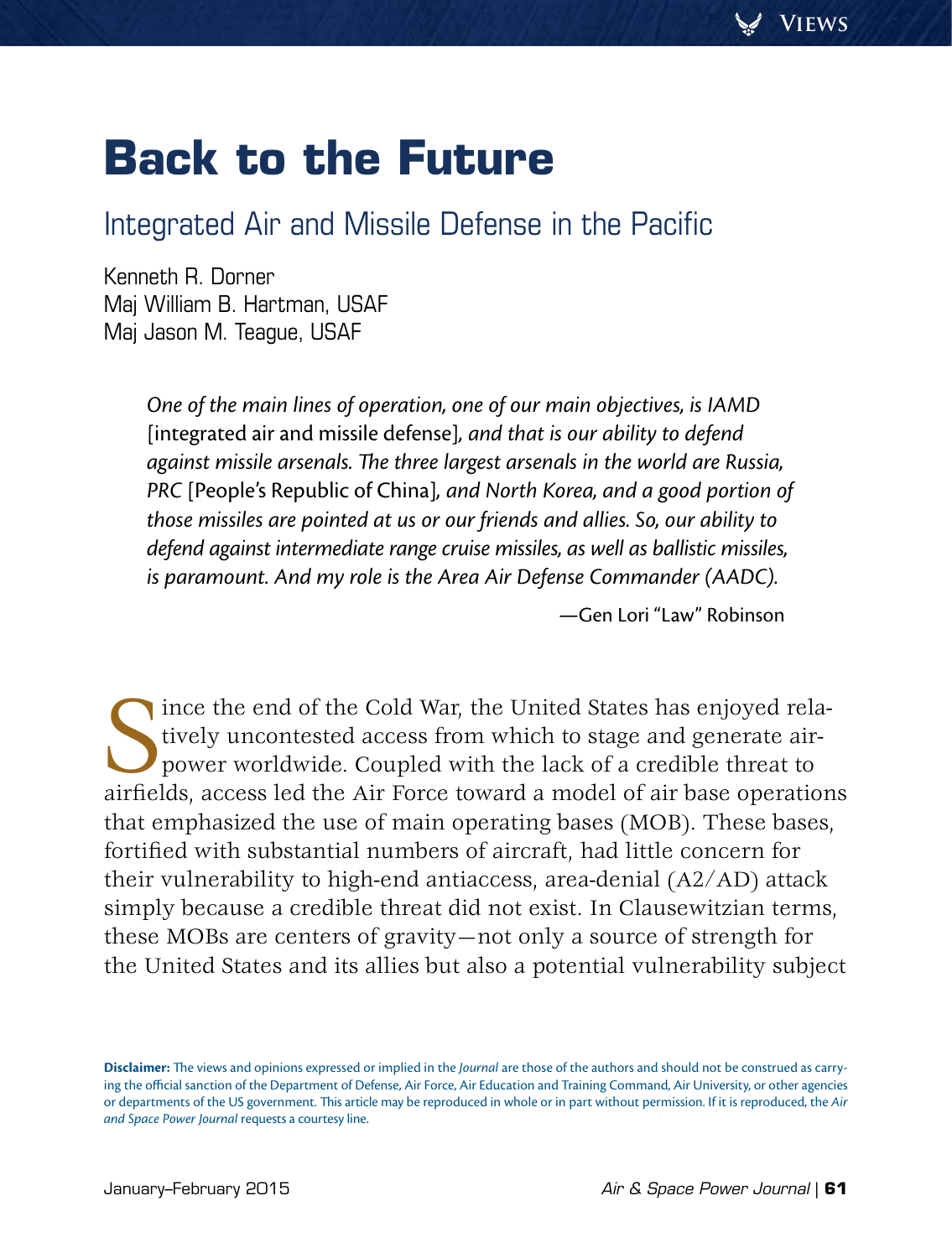to attack and exploitation by a savvy and capable adversary.1 The A2/AD formula is straightforward and persistent throughout history: use all available means to gain control of an area while simultaneously denying the enemy the ability to do the same, primarily by preventing access and disrupting operations. Although the concept is ancient, in the last decade, new and emerging A2/AD tactics and technologies have allowed possible adversaries to challenge the US and coalition airpower advantage. In light of these increasingly capable A2/AD systems and tactics, today's security environment demands that we operate differently, particularly in the Pacific theater where distance and diversity rule supreme and where controlling an area while denying the same to the opponent is particularly difficult.

This article emphasizes the importance of IAMD in the Pacific theater to counter the threats highlighted by General Robinson (above), among others. First, it focuses on IAMD in joint doctrine, showcasing its relevant historical evolution. Second, the article articulates current IAMD initiatives in Pacific Air Forces (PACAF), meant to guarantee continued access and improve survivability in a contested environment. Finally, it examines the future of IAMD in PACAF. Ultimately, the article seeks to give the reader a solid understanding of the need for robust IAMD in the Pacific, demonstrate what PACAF is doing about it, and point the way ahead. Given the current security environment, the IAMD flight plan is particularly important for America's rebalance initiative; furthermore, it has a broader application in other geographic commands and operational theaters as an expression of airpower.

## IAMD in Joint Doctrine and Its Historical Evolution

PACAF's IAMD strategy is rooted not only in the evolution and history of airpower but also in joint doctrine. Strategy begins with a welldefined desired end state, and we need only look to PACAF's strategy to see its end state, guided by Pacific Command: "[The] U.S. and its interests are protected from air, space, and cyberspace threats. Regional security cooperation is advanced by improvements to and ex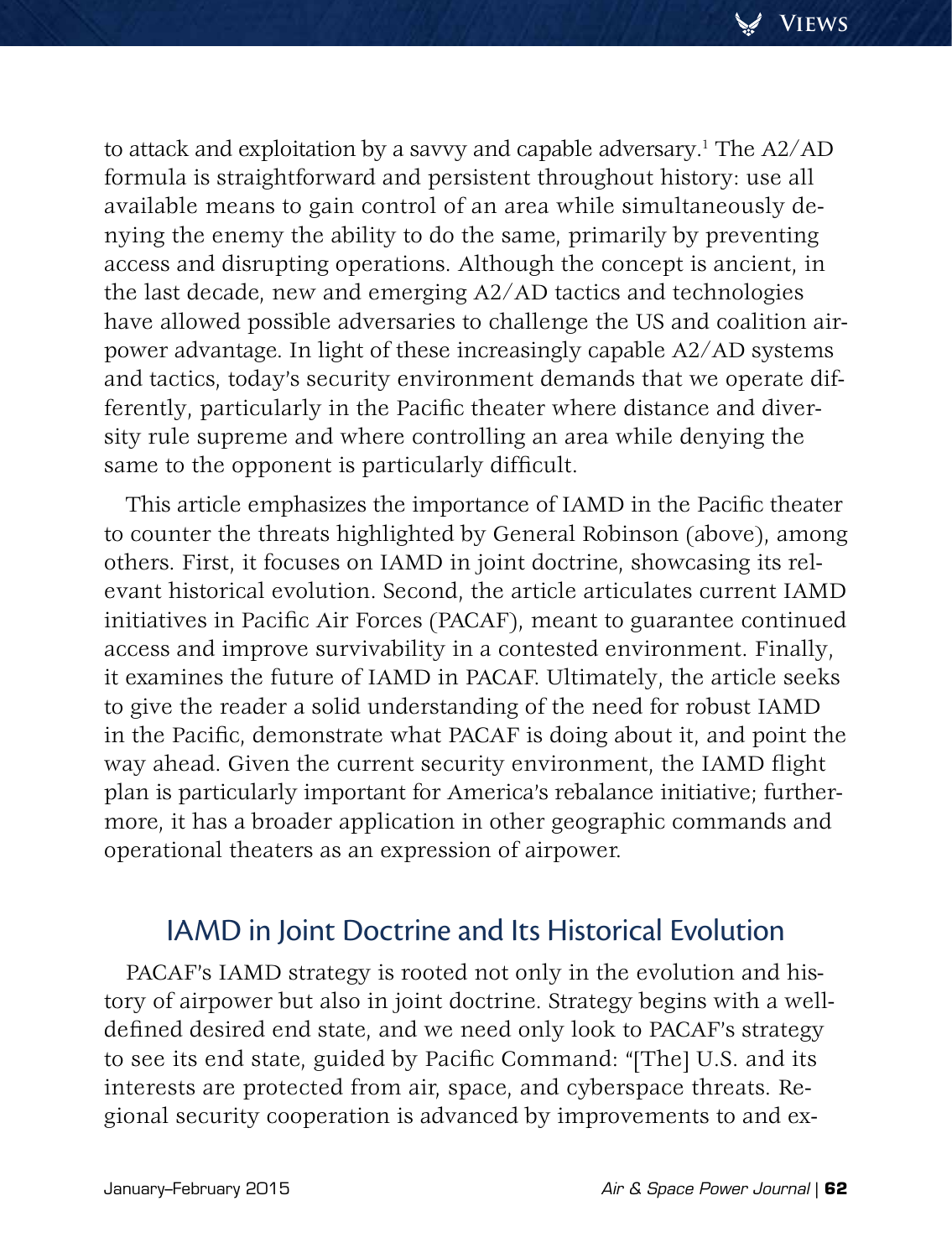pansion of allied and partner nation capabilities, interoperability, access and multi-lateral engagements. Access to the global commons and theater stability are ensured, aggression is deterred, and forces are ready and postured for contingency operations."2 Thus, PACAF seeks to prepare itself for contingency operations, ensure stability and free access, deter aggression, and defend US interests. It desires to remain in "phase zero"—continued peace with the capability to project airpower as required. To synergize the staff toward this end state, the PACAF commander (COMPACAF) has directed work toward five lines of operation: (1) theater security cooperation; (2) power projection; (3) agile, flexible command and control (C2); (4) resilient Airmen; and (5) IAMD, the subject of this article. These five lines of operation do not function independently of each other but are mutually supportive and act in concert to attain the desired end state. For example, IAMD is built upon the foundation of theater security cooperation and agile, flexible, C2. Given the desired end state, then, what exactly is IAMD, and how does it enhance airpower in PACAF?

According to joint doctrine, IAMD is an "evolving approach that uses the counterair framework at the theater level."3 It is defined as "the integration of capabilities and overlapping operations to defend the homeland and United States national interests, protect the joint force, and enable freedom of action by negating an adversary's ability to create adverse effects from their air and missile capabilities."4 At its core, IAMD is the joint integration of offensive and defensive operations against air-breathing and missile threats, meant to counter an enemy's ability to degrade or disrupt our operations and projection of airpower in a contested environment. That is, (1) IAMD is evolving since it is driven by capabilities, which constantly change; (2) it is explicitly integrated and inherently joint, drawing upon the capabilities of each service to produce the desired effects; and (3) because it seeks to gain and maintain our access and the ability to operate, IAMD helps us counter A2/AD strategies. The latter is especially important in the Pacific, where unresolved conflicts and territorial disputes linger as potential hot spots for future conflict.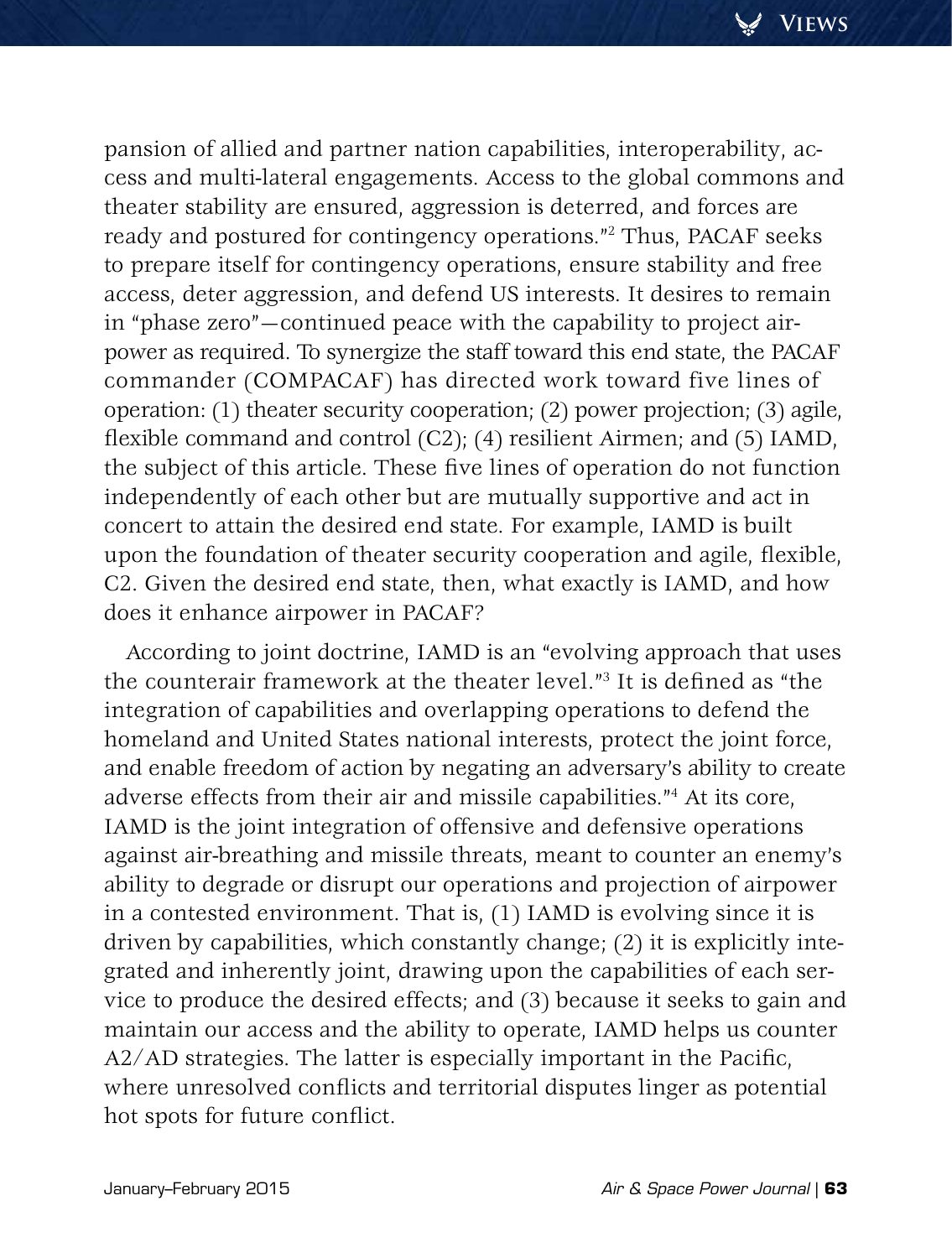**Views**

A robust IAMD strategy is essential if PACAF wishes to carry out the many missions under its purview. Its strategy for IAMD consists of a smart mix of active defense, passive defense, and attack operations built on a bedrock of theater security cooperation and agile, flexible C2. Active defense is "direct defensive action taken to destroy, nullify, or reduce the effectiveness of air and missile threats against friendly forces and assets."5 Passive defense is "all measures, other than active AMD, taken to minimize the effectiveness of hostile air and missile threats against friendly forces and assets. These measures include detection, warning, camouflage, concealment, deception, dispersion," hardening, redundancy, dispersal/mobility, and recovery/reconstitution.6 Attack operations are offensive action by the joint force against surface targets which contribute to the enemy's air and missile capability, which entails taking the fight to the enemy. $^7$  All of this is made possible through theater security cooperation and agile, flexible C2, which provide the framework and means to leverage capability and synchronize operations. Let us now delve briefly into the history of IAMD to demonstrate how PACAF has learned the importance of constant IAMD innovation, commitment, and evolution.

## IAMD during World War II

Much of PACAF's IAMD strategy is based upon lessons learned from history. One of the early examples of evolving IAMD occurred during the Battle of Britain when the British effectively integrated offensive and defensive counterair tactics with a new technology—radio detection and ranging (radar)—to produce air defense.8 This early example set the stage for C2 integration with air defenses. As the war progressed, Germany developed new technologies of its own to overcome Britain's air defenses—the first ballistic missile (V-1) and the first cruise missile (V-2). Although they arrived too late in the war to tip the balance in Germany's favor, these new systems had an immediate and lasting impact on the need for IAMD.<sup>9</sup>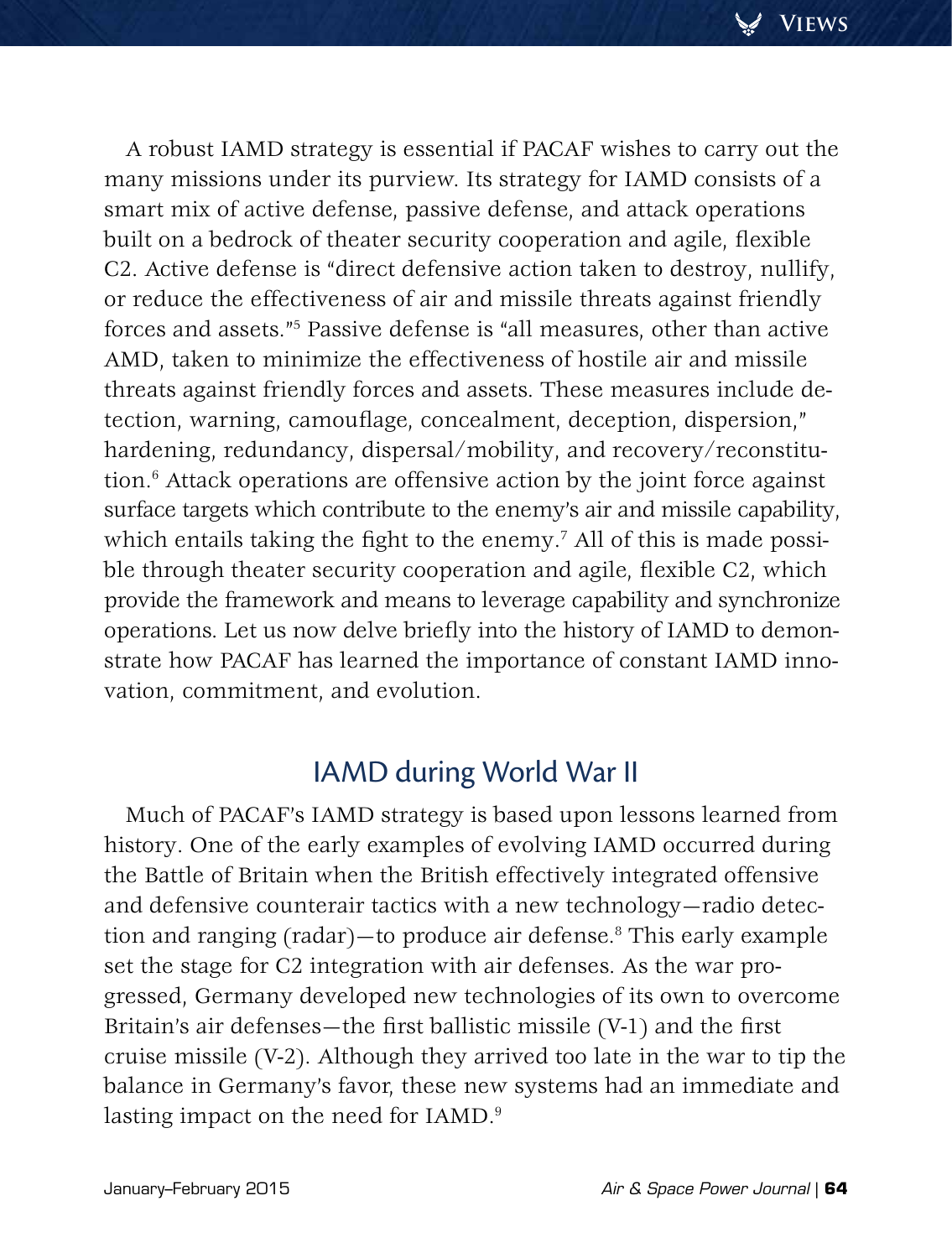# IAMD during the Cold War

The United States produced many new weapons systems and developed a multipronged strategy to improve IAMD against the threat posed by the Soviet Union during the Cold War, including a combination of active, passive, and attack operations. These years saw missiles emerge as an airpower weapon of choice. Launched from the ground or aircraft, they offered unprecedented range, speed, payload, and accuracy. To counter this threat, nations produced even more missiles. The country with the most or best missiles ultimately gained a strategic advantage. Such was the case when visionary Air Force colonel (and future general) Bennie Schriever led the development and acquisition of the US nuclear intercontinental ballistic missile (ICBM) system arsenal from the mid-1950s to the early 1960s.<sup>10</sup> The fact that no viable technology existed to intercept ICBMs during this period gave the United States a tremendous strategic advantage, spurred further evolution in defense designs and IAMD, and, of course, prompted the USSR to do the same.

Active defense greatly evolved during the Cold War. From the 1950s through the early 1970s, the Air Force procured an array of tactical fighters, each optimized for a different portion of the defensive counterair mission. For instance, the century-series fighters (F-100 to F-106) were primarily optimized for high-altitude air-to-air combat and designed to intercept strategic bombers. Additionally, in 1958 the secretary of defense assigned the mission of strategic active defense to the Army, which made IAMD a joint endeavor. To execute its new mission, that service researched missile systems like the Nike-Zeus to defend against USSR ICBMs.<sup>11</sup> Eventually, the Army fielded several versions of the Nike weapons system, along with the Hawk and Stinger missiles, to combat theater ballistic missiles and air-breathing threats.

The colossal challenge of active defense against ballistic missiles and high-altitude strategic bombers, coupled with the overwhelming weaponry available to the Soviets, led the United States to invest earnestly in its passive defense capabilities, including detection and warning, redun-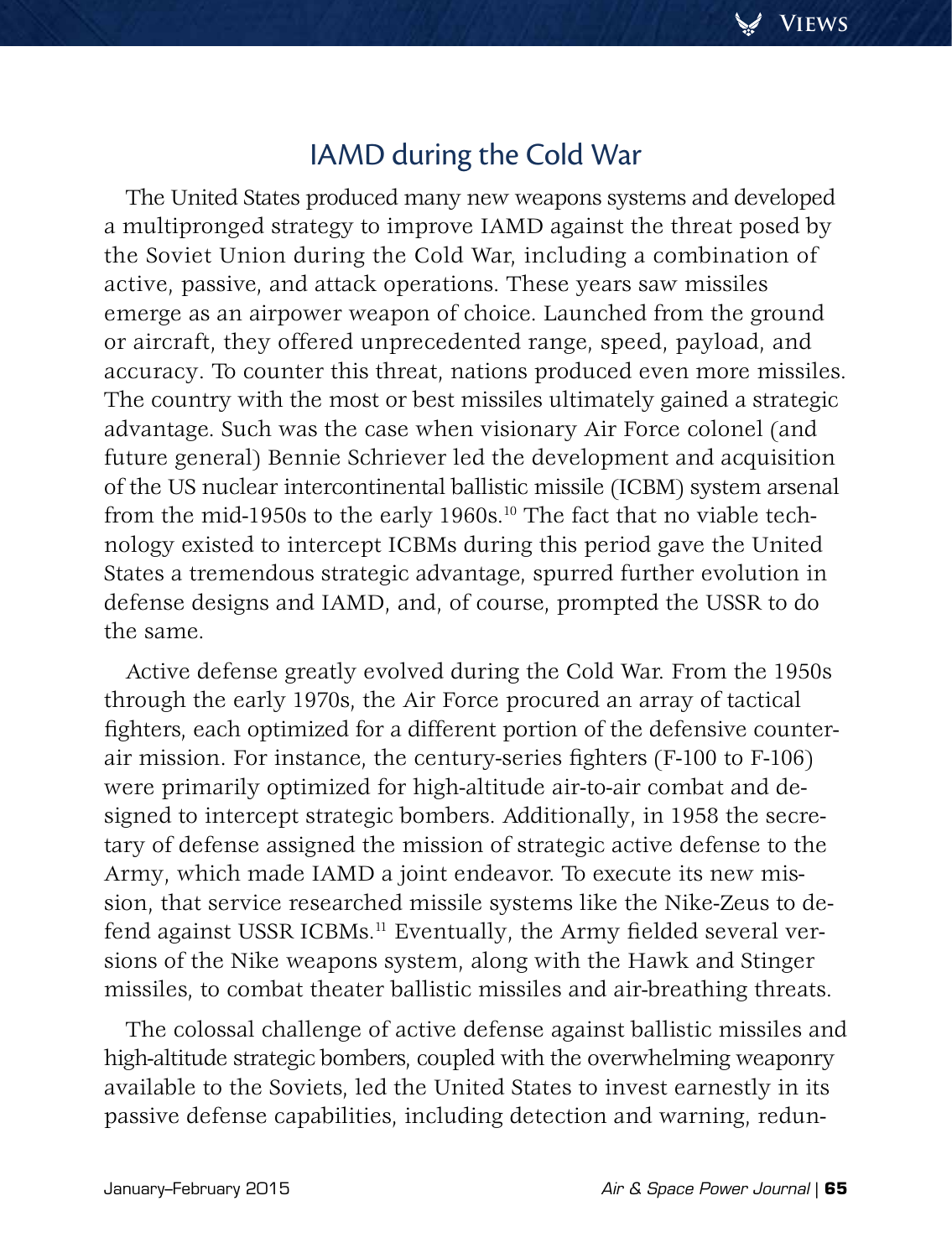dancy, and hardening, among other measures meant to increase survivability. America enhanced its detection and warning capability by using space-based and terrestrial systems that supplied initial launch indications of Soviet ballistic missiles and bombers. Further, the nation improved redundancy—and therefore resiliency—of C2 systems by incorporating the Airborne Battlefield Command and Control Center and Minuteman ICBM's Emergency Rocket Communications System, thereby creating an alternate means to command and control forces during or after an attack. ICBM silos, aircraft hangars, and C2 nodes such as the North American Aerospace Defense Command were hardened and reinforced with concrete shelters or buried deep to prevent destruction during an attack.

Meanwhile, military personnel began to operationalize resiliency. Dispersion and mobility, two aspects of passive defense, helped create a more resilient force. US Army air defense crews across Europe maintained an alert posture that allowed them to shoot and disperse within minutes. US Air Force squadrons sat alert with their weapons loaded, fueled, and ready to rapidly launch prior to missile impact. A "Christmas tree" parking design expedited aircraft departures during mass takeoffs. Entire wings exercised minimum-interval takeoffs and aircraft dispersal to other bases to prepare for and ensure survival of their assets in case of attack.<sup>12</sup> In Europe, Tactical Air Command aircraft remained on alert, ready to fend off Soviet fighters and bombers. They also practiced robust camouflage, concealment, and deception exercises, incorporating those practices into their infrastructure.

# Post–Cold War IAMD

As the Cold War came to an end, the United States began to operationalize its defense against air-breathing threats and short-to-mediumrange missiles. This development led to highly capable defensive weapons such as the Patriot Missile System and Aegis Combat System—new technologies heading into the late 1980s and 1990s. By the time of the first Gulf War, our forces were primed to decisively over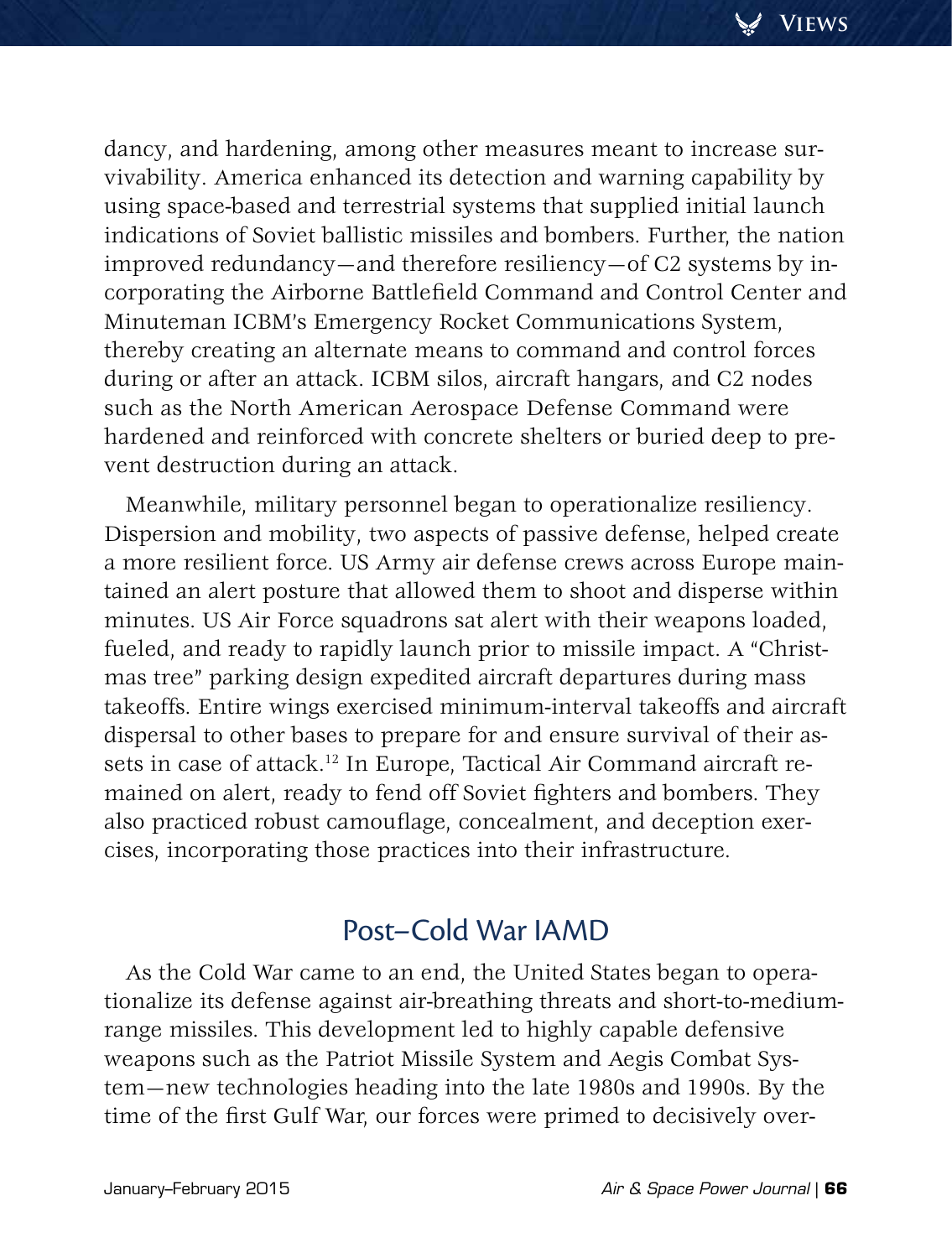come and destroy a Soviet-style integrated air defense system (IADS) and to defend themselves against theater ballistic missiles. The first and second Gulf Wars against Iraq in 1991 and 2003 showcased effective coalition airpower specifically built and structured to defeat an otherwise capable Cold War–era IADS.

However effective we were, it is important to note that the first and second Gulf Wars against Iraq started 23 and 11 years ago, respectively. Meanwhile, potential opponents have steadily eroded the asymmetric technological advantages we enjoyed with an entirely new generation of highly capable fighters, double-digit surface-to-air missiles, and elite missile systems for their IADS. Their offensive arsenals include faster, more maneuverable cruise missiles; maneuvering ballistic missiles; and robust electronic warfare capabilities. While we have concentrated on the global war on terrorism, near-peers and would-be adversaries have continued to advance their A2/AD expertise.

History is crystal clear on the matter: endless variables and new capabilities spur constant IAMD innovation and evolution, and maintaining an advantage requires constant commitment. We cannot rely on past successes and dated technological advantages as we remain prepared to defend the Pacific. PACAF is committing itself to the task of innovating and evolving IAMD to realize strategic objectives, giving particular attention to the integration aspect of air and missile defense.

# PACAF's Current IAMD Initiatives

Building robust IAMD architectures demands theater security cooperation with our allies in the Asia-Pacific. Additionally, agile, flexible C2 ties it all together and is the means by which the combined force air component commander (CFACC) / AADC executes mission command.13 Because theater security cooperation and agile, flexible C2 are so closely intertwined with IAMD, let us dissect them first.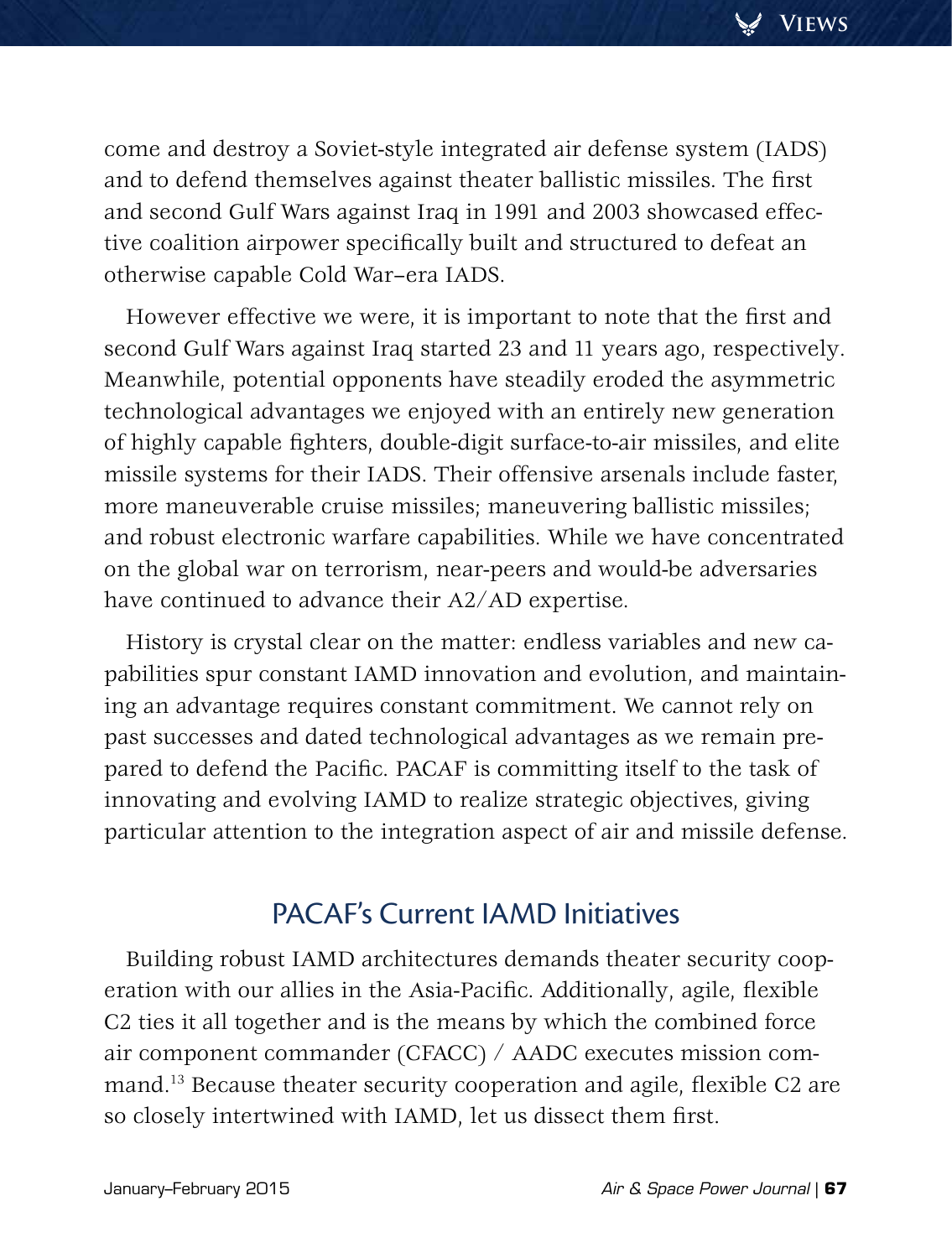## *Theater Partnerships*

Theater security cooperation—the relationship line of operation in PACAF—plays a key role in building and maintaining a robust IAMD. Naturally, IAMD planning must contain a combination of infrastructure, systems, and capabilities among nations, commands, services, and other actors. "Runways and relationships" and "places not bases," two catchphrases commonly heard around PACAF, capture PACAF's strategic narrative and reflect its theater security cooperation priorities. IAMD in the Pacific theater depends upon relationships built and nurtured in the name of shared interests and collective security—not only among countries but also among services, commands, and anyone else who has a stake in regional security.

## *Command and Control of IAMD*

IAMD needs C2—agile, flexible C2 to be exact. In fact the "I" in "IAMD" is made possible by C2. Agile, flexible C2 bridges the gap between commander's intent and battlefield execution by providing the means to control at all echelons. In the spirit of mission command as articulated by Gen Martin Dempsey, chairman of the Joint Chiefs of Staff, agile, flexible C2 (conducted correctly) empowers battlefield commanders with a clear understanding of what needs to be done and the proper authority to do it.<sup>14</sup>

The effective use of the air and space operations center (AOC) is crucial to the effectiveness of the AADC. COMPACAF relies on the 613 AOC for all IAMD operations in-theater with the exception of the Korea theater of operations, a subunified command with its own AOC.15 Over the last two decades, the AOC has evolved into a complete weapons system manned by dedicated, well-trained, full-time operators who attend formal initial training, obtain mission-focused unit qualifications, and accomplish annual evaluations. The modern AOC can turn a few paragraphs of a commander's guidance into a 3,000-sortieper-day air tasking order (ATO) that synchronizes the spectrum of IAMD operations in time and space. AOC operators regularly participate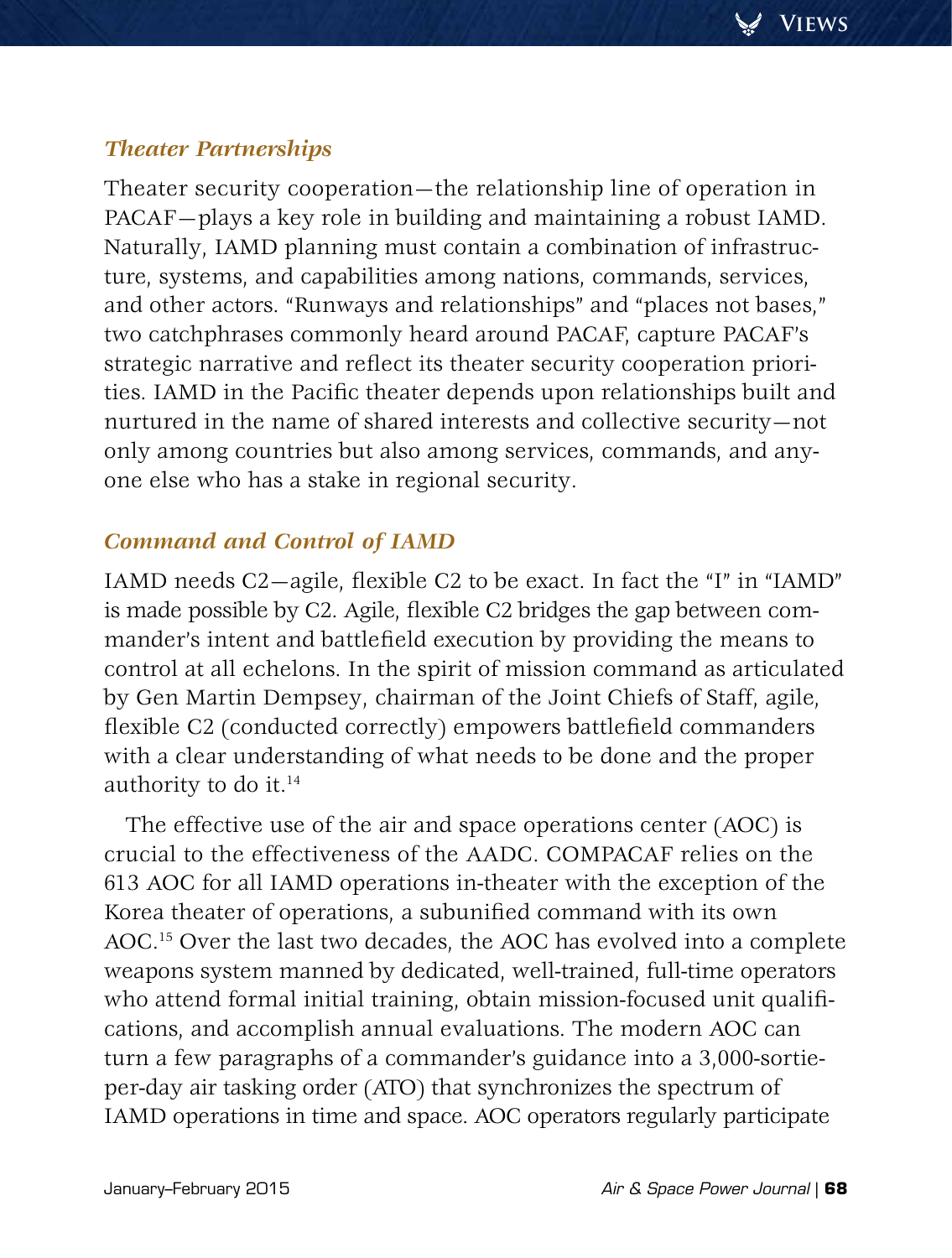in a number of small- and large-scale real and virtual exercises to hone their skills; moreover, agile, flexible C2 intertwined with IAMD remains at the forefront of everyone's mind.

The theater AADC uses the 613 AOC to plan, coordinate, execute, and modify the area air defense plan. The deputy area air defense commander chairs the joint theater air and missile defense board, a process complementary to the ATO that recommends and executes changes to the defense design. During execution of the ATO and defense design, the AADC and the combat operations division's theater missile defense cell use a common operational picture and other devices to monitor execution of the plan and make real-time changes, ensuring accomplishment of the assigned missions. In the spirit of mission control, PACAF is studying ways to empower lower C2 echelons in the IAMD architecture by using such items as mission-type orders and such ideas as distributed control. The E-3 Airborne Warning and Control System and E-8 Joint Surveillance Target Attack Radar System platforms provide redundant layers of control. Further, other means can effectively distribute control to lower echelons, such as the empowered air component coordination element (ACCE) concept, which proved effective in Operation Enduring Freedom. An empowered ACCE has been delegated control authority by the CFACC for air assets within his or her operational area. When it comes to C2, PACAF is looking at all options to realize the world's most agile, flexible C2 architecture fully integrated with the world's most capable IAMD. In this light, it is easy to see that IAMD and agile, flexible C2 are intertwined, mutually supportive lines of operation, complementing and reinforcing each other toward PACAF's desired end state. Now, let us examine how PACAF is building resiliency in IAMD through active defense, passive defense, and attack operations.

## *Protecting the Tip of the Spear: Active Defense*

Active defense is the most visible and apparent concept in IAMD strategy. The Pacific theater has placed cutting-edge missile defense technology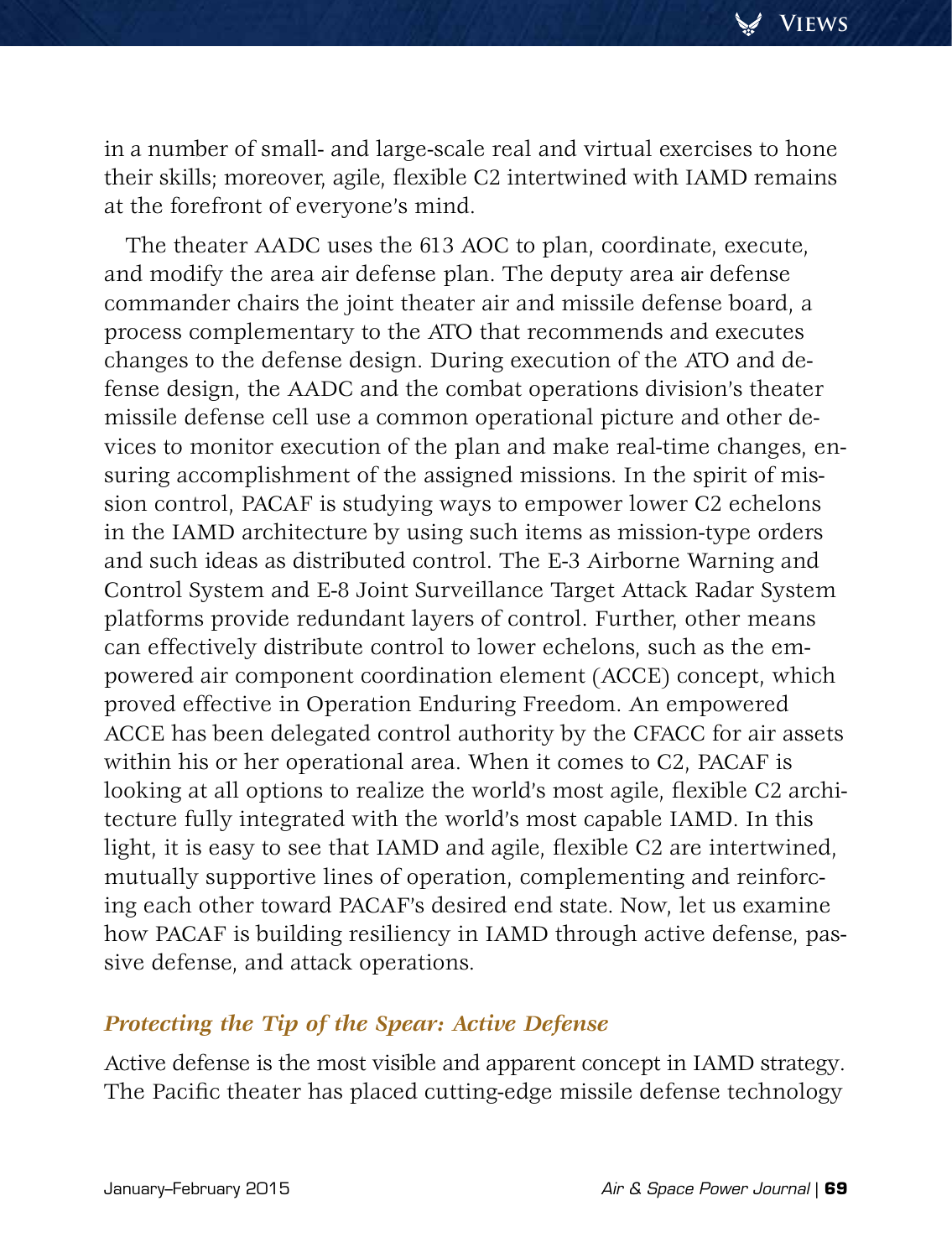at forward stations, ready to defend the United States and its allies, partners, and friends. The US Navy's Seventh Fleet boasts Aegis ballistic missile defense system ships that regularly work with their counterparts in the Japan Maritime Self-Defense Force and the Republic of Korea Navy. Meanwhile, the US Army has stationed Patriot battalions in South Korea and on Okinawa. Additionally, complementing regional defense, a Terminal High Altitude Area Defense battery forwarddeployed on Guam defends the US homeland, and AN/TPY-2 radars monitor North Korea, ready to track any ballistic missile launched toward our friends or our homeland. Although this forward array of assets is impressive, when broken down between the homeland defense mission and the regional defense mission, our resources quickly spread themselves thin. Additionally, ballistic missile defense is only half of our IAMD problem set; cruise missiles and remotely piloted vehicles constitute another growing threat.

Planning for the defensive counterair mission has evolved significantly in PACAF over the last several years. We have optimized our layered defense with a lethal combination of airborne aircraft, including fourth- and fifth-generation fighters, airborne early warning, jammers, and electronic warfare aircraft. Add to those the Aegis system, ground-based air defense, and short-ranged air defense to destroy an adversary's inbound air threats. By combining US assets with those of our allies and partners, we have optimized our defense design, preventing the waste of precious interceptors. The Pacific defended asset list has never been better, but active defense must be complemented by a passive defense designed to help us remain in the fight.

## *Changing the Calculus: Passive Defense*

Similar to our highlighting of passive defense during the Cold War in response to the massive threat, the combination of missile quantity and proximity to US assets in the Pacific theater has driven the need for more complete passive defense planning. PACAF has made considerable progress in this area during the last few years, committing itself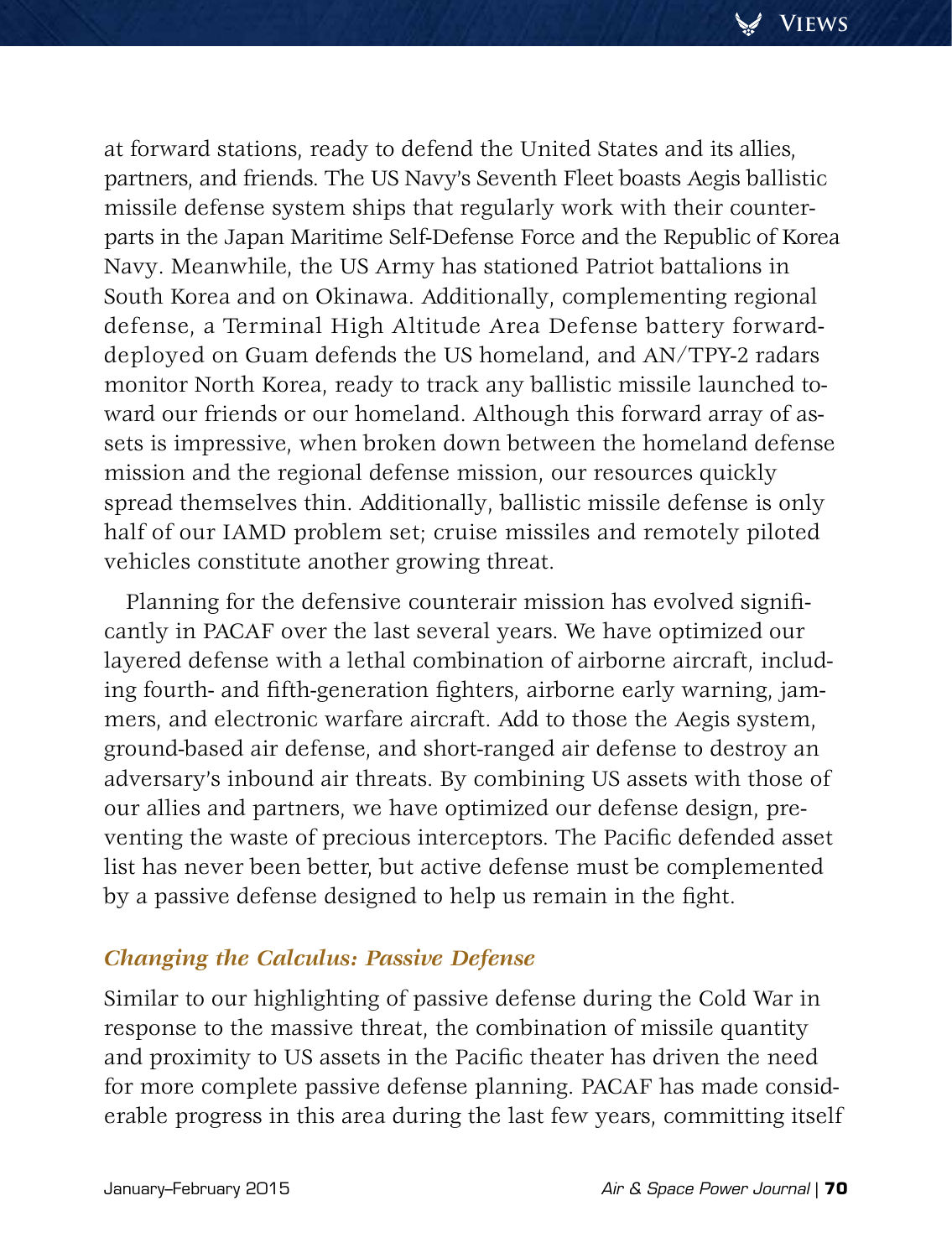to the Pacific Airpower Resiliency Plan by taking steps to further incorporate resiliency into IAMD infrastructure. Take for example the capability to rapidly repair damaged runways and restore them to an operational state. PACAF is also committed to exercises such as Cope Sumo that add resiliency.

Redundancy preserves combat power by duplicating elements, systems, and infrastructure critical to generating combat power in regions within reach of an opponent's air and missile threats. Because of both the importance and fragility of US air base fuel systems, PACAF is investing in expeditionary, redundant fuel systems at all planned air bases. These systems not only duplicate the fixed fuel systems but also, because they are moveable, support another tenet of passive defense mobility. Both PACAF and the Air Force have significant experience using this type of fuel system to support the robust generation of combat sorties.

Hardening, a passive defense measure designed to mitigate or minimize the impact of enemy missile systems, safeguards a base's most important sortie-generation infrastructure not subject to protection by other means or so important that it must survive direct enemy strikes. PACAF/A7 partnered with the Air Force Civil Engineering Center to develop a full range of hardening solutions to counter enemy weapons systems, doing so via the Hardened Installation Protection for Persistent Operations (HIPPO) Joint Capabilities Technology Demonstration. Designed to protect critical, vulnerable assets through the most cost-effective application of hardening/resiliency methods (see the figure below), HIPPO developed new technology and materials that have proven effective against a variety of threats.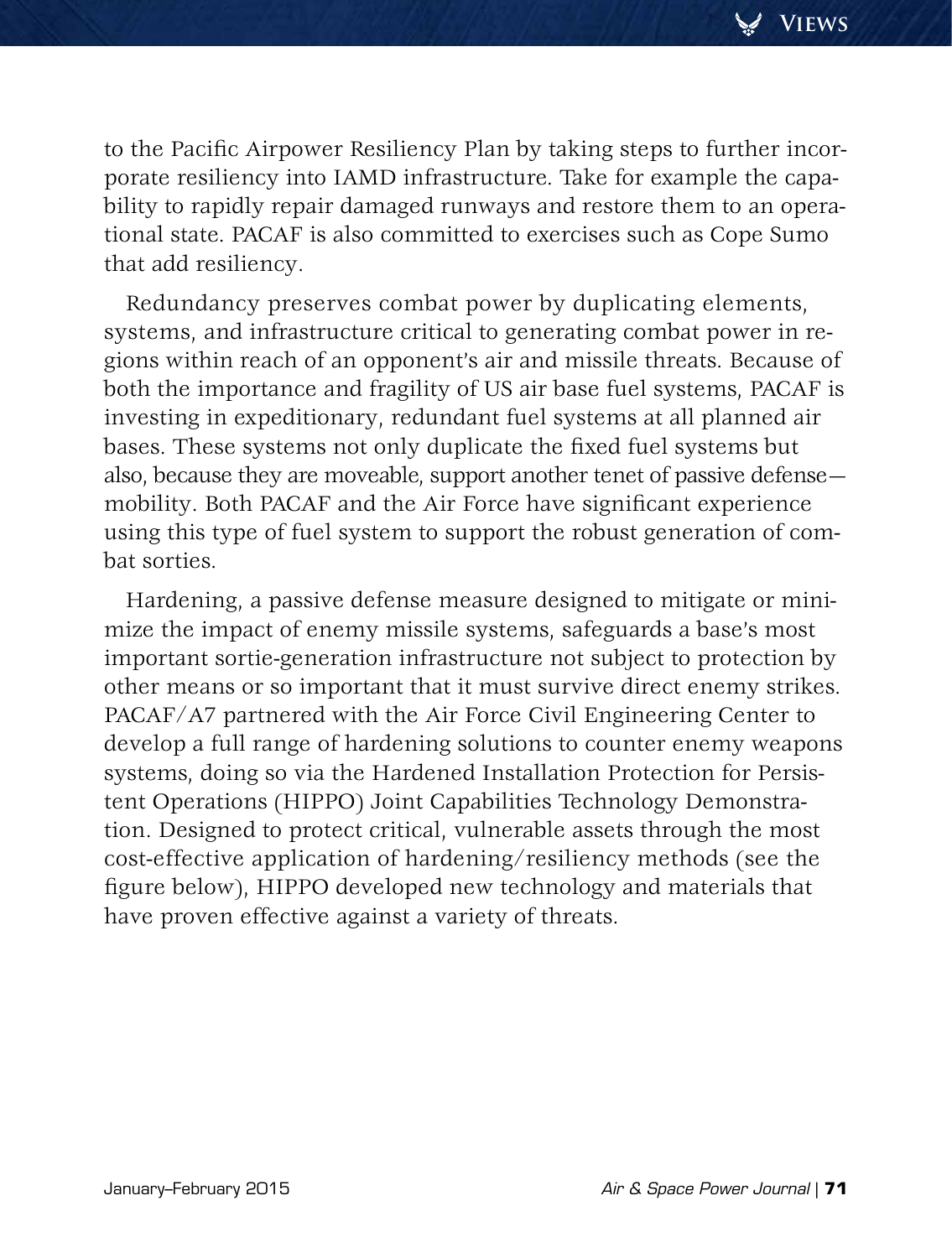

**Figure. Hangar with HIPPO technology scheduled for construction at Andersen AFB, Guam**. (From briefing, US Air Force Civil Engineering Command, subject: HIPPO JCTB, 10 September 2013.**)**

PACAF is implementing a dispersed basing strategy—pioneered in the Cold War but applicable today—to reduce the vulnerability of aircraft at bases within range of adversary missile systems. PACAF is investing significant resources into several forward locations. Furthermore, it is dusting off lessons learned from World War II and the Cold War to resurrect the ability to "flush-launch" (rapid engine start, taxi, and takeoff) alert aircraft upon receipt of warnings of tactical inbound missiles and continue to generate combat airpower despite missile attacks. Cope Sumo, PACAF's new resiliency exercise concept, is based upon the successful Salty Demo exercise held in Germany (US Air Forces in Europe) in 1985. Cope Sumo will test our ability to rapidly disperse, flush, and recover aircraft within the theater.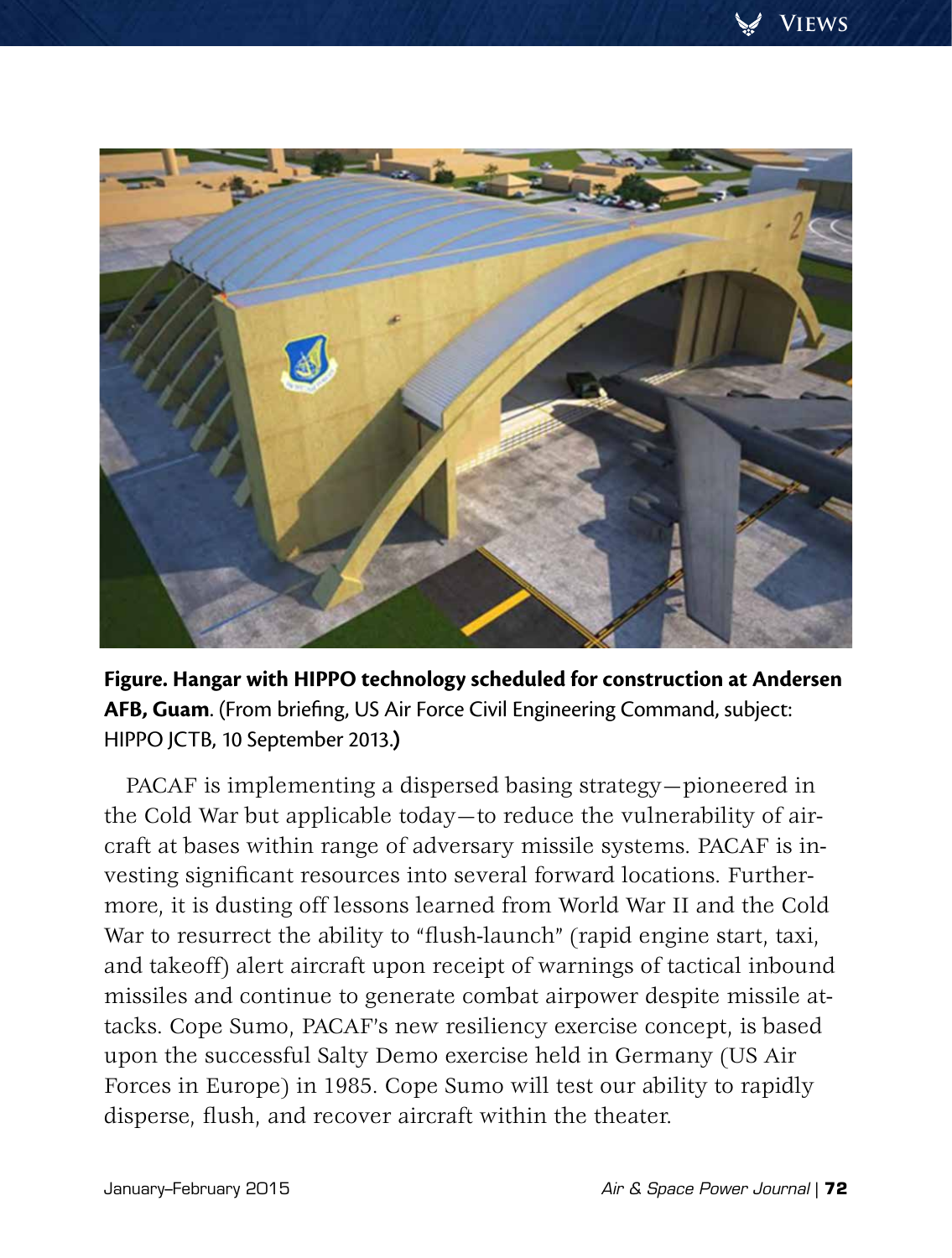Recovery and reconstitution entail withstanding the impact of an enemy attack and then restoring sortie generation. Because of problems encountered in applying the other elements of passive defense (difficult to hide, harden, or replicate) to PACAF's airfields, reconstitution via airfield damage repair has come to the forefront. Again teaming with the Air Force Civil Engineering Center, PACAF/A7 has supported critical runway assessment and repair (CRATR), a combination of new technology materials and a streamlined 11-step process designed to repair as many as 120 airfield craters within 8 hours. Under the new process, Airmen clear debris from the surface of the flight line, cut a square hole around the damaged area with a specialized saw, and remove the remaining concrete. They then fill the hole with a highstrength concrete, followed by a rapid-set concrete cap. The repaired area is ready for use in as little time as 30 minutes. PACAF has programmed for CRATR at its MOBs to ensure the restoration of combatsortie generation quickly despite enemy attacks.

## *The Best Defense Is a Good Offense: Attack Operations*

Power projection is, and always will be, the bread and butter of the US Air Force. Only the United States can project airpower at the time and place of its choosing anywhere on the planet. Accordingly, attack operations—another important aspect of IAMD—are synonymous with offensive counterair or strike operations, whereby we destroy the enemy's systems first so he cannot use them against us. Eliminating threats before terminal defenses must engage seizes the initiative and alleviates the need to survive an air attack. If so directed, PACAF can contend with threats at the time and place of its choosing. Toward this end, it can leverage offensive counterair assets with global capability, inside or outside the theater, including fifth-generation fighters like the F-22 and F-35. PACAF's diverse, highly responsive, and extremely lethal attack operations translate into a huge IAMD advantage. The previously mentioned joint theater air and missile defense process integrates attack operations with active defense. It is centered on the ATO cycle, giving the AADC a blended means to coordinate offensive opera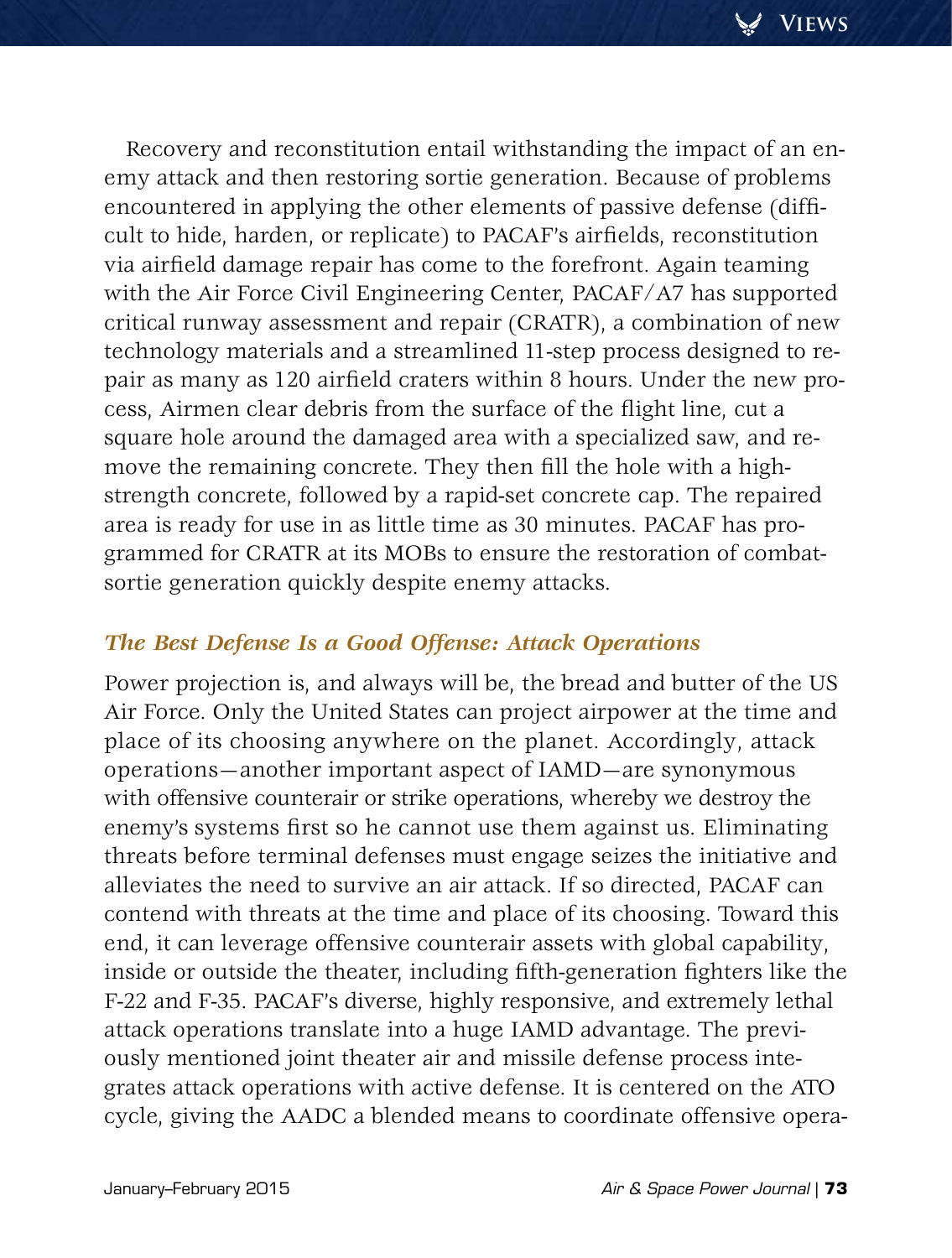tions (joint force air component commander) with defensive-natured attack operations (AADC). By fusing both of these functions, COMPACAF truly integrates air and missile defense.

# The Future of IAMD in PACAF

Because the Asia-Pacific is replete with challenges and potential threats to regional security, a robust IAMD is a strategic imperative. China, which is stockpiling ballistic missiles and air-breathing systems, has a tremendous inventory capable of reaching beyond the second island chains. Meanwhile, North Korea continues to progress in its ballistic missile program, realizing steady gains in range and accuracy while regularly testing missiles. Additionally, the constant competition for oil, fishing, and other resources continues to spur disputes over the ownership of these resources. Pacific Command does not want to be caught on the wrong side of the IAMD mismatch should tensions flare. Therefore, PACAF's IAMD strategy ensures a mismatch in our favor.

To thwart a threat, we must be aware of it. Therefore, PACAF has generated IAMD initiatives that enhance regional awareness and better sharing of information. For instance, it has set the goal of expanding its real-time, joint common operational picture and establishing persistent, joint data-link architectures. These pictures and shared data-link architectures will allow PACAF to constantly monitor activity in the area of responsibility, reducing the chance of surprise. With enhanced early warning and greater operational awareness, we are more likely to have our forces positioned and ready to deal with any threat.

In line with the publication *America's Air Force: A Call to the Future*, PACAF's IAMD strategy also calls for the development and fielding of new, game-changing technologies.16 Rail guns, hypersonic missiles, and other cutting-edge technologies will give us an advantage for years to come and prove incredibly costly and difficult for our adversaries to overcome. Further, PACAF is looking at future requirements so that strategy drives the development of new capabilities.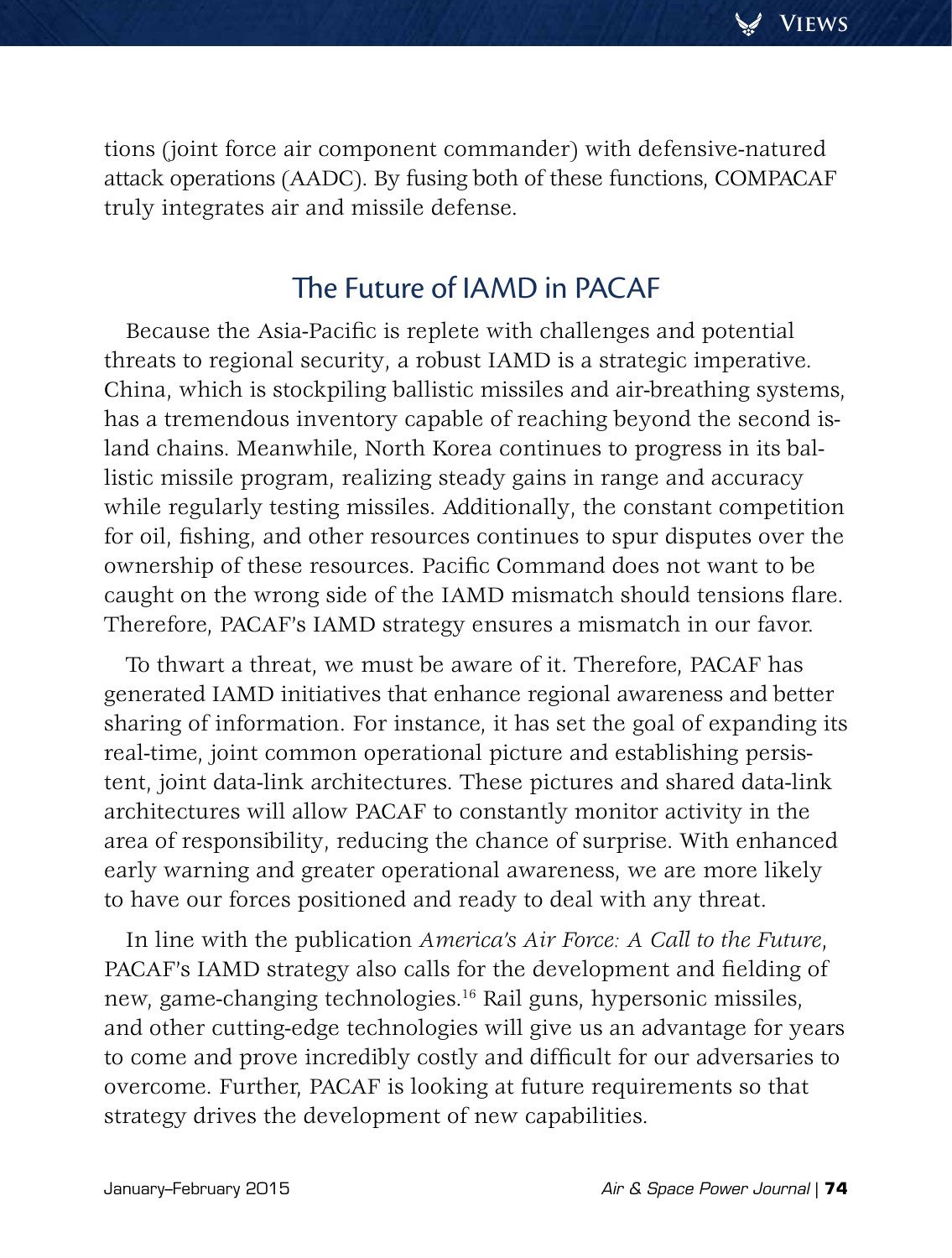To counter the proliferation of cruise missile, PACAF advocates renewed emphasis on and higher prioritization for specific defensive systems and persistent early warning systems—for example, an elevated and persistent cruise missile detection capability. Moreover, PACAF promotes prioritization of investment in short-range air defense capabilities as an affordable, in-depth IAMD solution. Systems like these add layers to our IAMD architecture, increasing resiliency, responsiveness, and lethality.

A robust IAMD architecture would not be possible without the cooperation of Japan, an important ally of the United States, in the name of collective security interests. Accordingly, PACAF also continues to lead ambitious and monumental IAMD endeavors with that country. The first is the establishment and execution of a bilateral area air defense plan with the Japan Self-Defense Forces that optimizes and incorporates highly capable in-theater resources available to the alliance. The second is a passive defense plan that will add resiliency and the ability to generate combat capability, even if we come under attack.

Finally, PACAF is improving IAMD expertise through training and education. Recently, it established the Pacific IAMD Center, which will reach initial operational capability by October 2015. The center will train theater joint and international IAMD professionals by using simulation tools and component subject-matter experts. It will coordinate IAMD exercises and training events to create balance for IAMD professionals across the theater, all the while engaging with allies and partners, ensuring them of our dedication to regional defense. These strategic initiatives are the way ahead. Without a doubt, PACAF is taking point on shoring up US and allied IAMD capability within the Asia-Pacific.

## Conclusion

Viewing IAMD as its number-one priority, PACAF has learned from the lessons of history: IAMD is evolutionary, and we must remain committed in order to gain and maintain the strategic advantage. To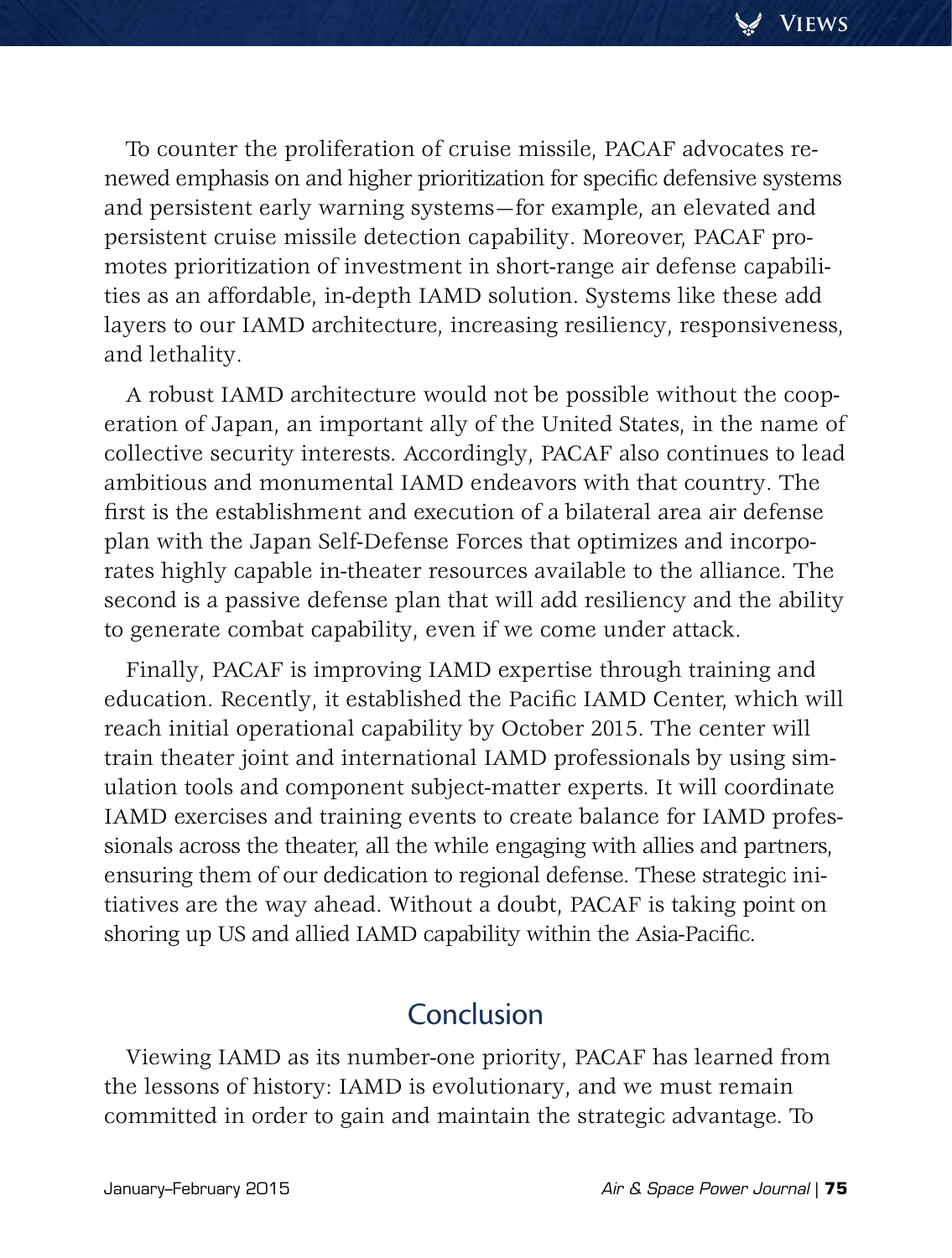realize the desired end state, PACAF has established the IAMD line of operation committed to this task. It is strengthening theater relationships to add capability and share the burden of regional IAMD. Simultaneously, PACAF is fortifying the foundation of IAMD with agile, flexible C2. Finally, it is improving IAMD with active defense, passive defense, and attack operations through a series of current and future initiatives designed to improve capability and resiliency. Under PACAF's leadership, the United States, our allies, and our partners will continue to enjoy a robust IAMD capability in the Asia-Pacific for the foreseeable future, ensuring regional stability and the continued protection of US forces, allies, and vital security interests.  $\bullet$ 

#### **Notes**

1. Carl von Clausewitz, *On War*, ed. and trans. Michael Howard and Peter Paret (Princeton, NJ: Princeton University Press, 1976), 331–34.

2. "End State," Pacific Air Forces Command Internal Webpage, accessed 13 November 2014, https://pacaf.eim.pacaf.af.mil/default.aspx.

3. Joint Publication 3-01, *Countering Air and Missile Threats*, 23 March 2012, I-1, http:// www.dtic.mil/doctrine/new\_pubs/jp3\_01.pdf.

4. Ibid., GL-13.

5. Ibid., I-4.

6. Ibid.

7. Ibid., I-3.

8. The British used a network of radar stations termed "Chain Home" to provide early warning and scramble their fighters against the Germans' aircraft. This approach proved so effective that the British were eventually able to defeat the Luftwaffe.

9. During the war, these weapons accounted for about 24,000 British casualties, proving the feasibility of attacking the enemy from long range without risking either people or aircraft. In the long term, the introduction of missiles sparked an ongoing arms race and influenced the direction and advancement of modern IAMD.

10. Schriever's monumental success not only reflected the fruition of Billy Mitchell's ideas of producing strategic effects through airpower, but also forever changed airpower and tipped the balance of power in America's favor at a crucial time during the Cold War. For a better understanding of General Schriever's contribution to IAMD, see Neil Sheenan, *A Fiery Peace in a Cold War: Bernard Schriever and the Ultimate Weapon* (New York: Random House, 2009).

11. However, the Nike-Zeus antimissile system was an ambitious project for the time. In the end, the technology simply wasn't advanced enough to hit a bullet with a bullet.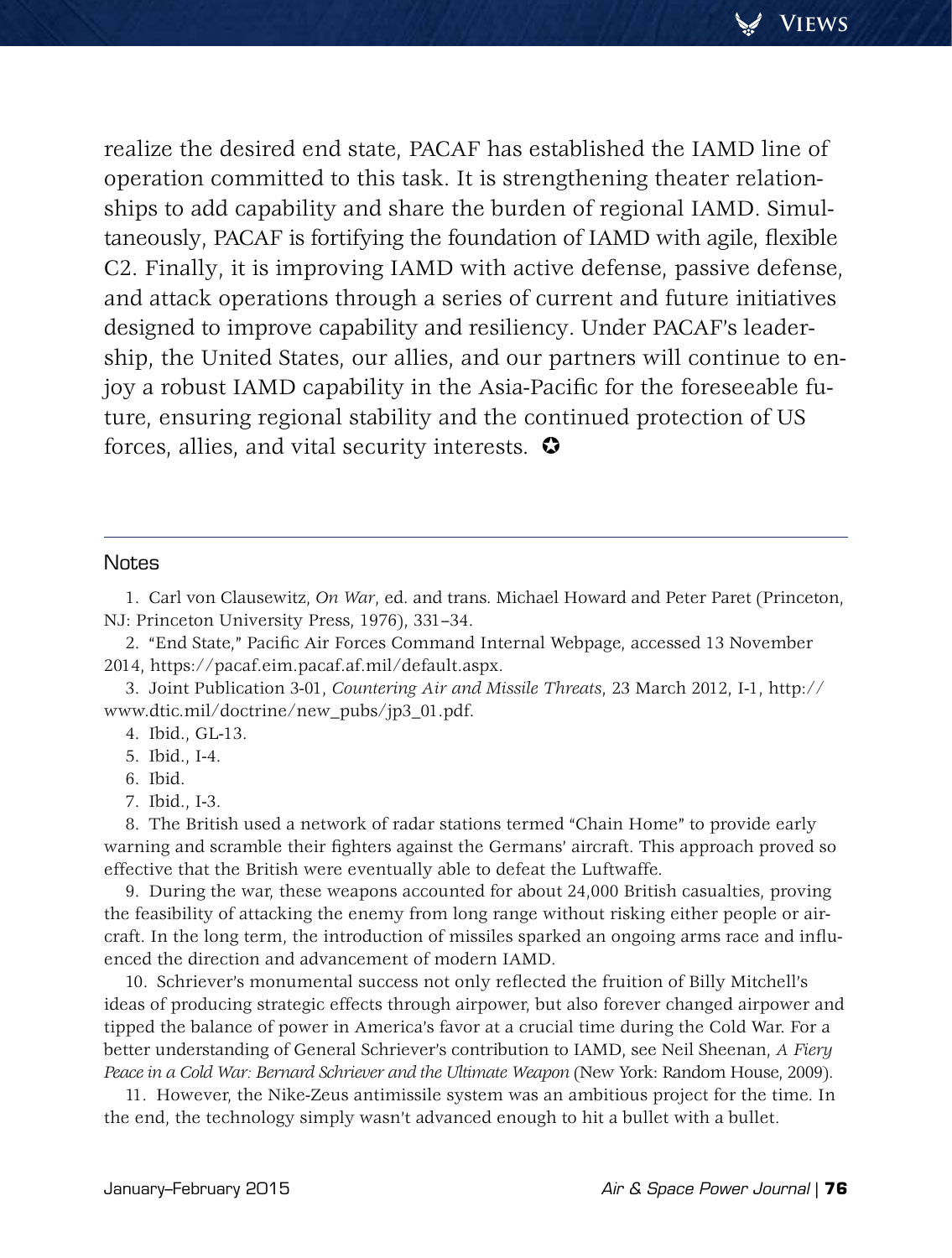<span id="page-16-0"></span>12. Strategic Air Command devised another tactic—dispersal—that it used in the late 1950s and 1960s to complicate enemy planning. Dispersal divided large B-52 wings of 45 aircraft into smaller wings of 15 aircraft each and relocated them to other bases. Such tactics increased the number of targets confronting Soviet planners and reduced the time to get the alert force off the ground. Office of the Historian, Alert Operations and Strategic Air Command, 1957–1991, 4–5.

13. Gen Martin E. Dempsey, "Mission Command White Paper" (Washington, DC: Joint Chiefs of Staff, 3 April 2012), 3–6, http://www.dtic.mil/doctrine/concepts/white\_papers/cjcs \_wp\_missioncommand.pdf.

14. Ibid.

15. The PACAF commander is the theater commander of Air Force forces (COMAFFOR), theater joint force air component commander (JFACC), and theater AADC. The commander of Seventh Air Force is the designated AADC for the Korean theater.

16. Headquarters US Air Force, *America's Air Force: A Call to the Future* (Washington, DC: Headquarters US Air Force, July 2014), http://airman.dodlive.mil/files/2014/07/AF\_30\_Year \_Strategy\_2.pdf.



#### **Kenneth R. Dorner**

Mr. Dorner (BS, East Stroudsburg University; MS, Central Michigan University) serves as chief of the Integrated Air and Missile Defense Branch, Plans and Programs Directorate, Headquarters Pacific Air Forces, Joint Base Pearl Harbor– Hickam, Hawaii. A retired US Air Force colonel with 26 years of service, he is also a former commander of an air support operations squadron, air support operations group, and air and space operations center.



#### **Maj William B. Hartman, USAF**

Major Hartman (USAFA; MA, Naval Postgraduate School) is director of the Pacific Integrated Air and Missile Defense Center, Headquarters Pacific Air Forces, Joint Base Pearl Harbor–Hickam, Hawaii. A senior pilot, he has served in three major commands. He was an instructor pilot in T-37s and T-6s and an instructor/evaluator pilot in the E-8C Joint Surveillance Target Attack Radar System. Major Hartman has operational experience in the Pacific and combat time in Operations Iraqi Freedom, Enduring Freedom, and New Dawn.